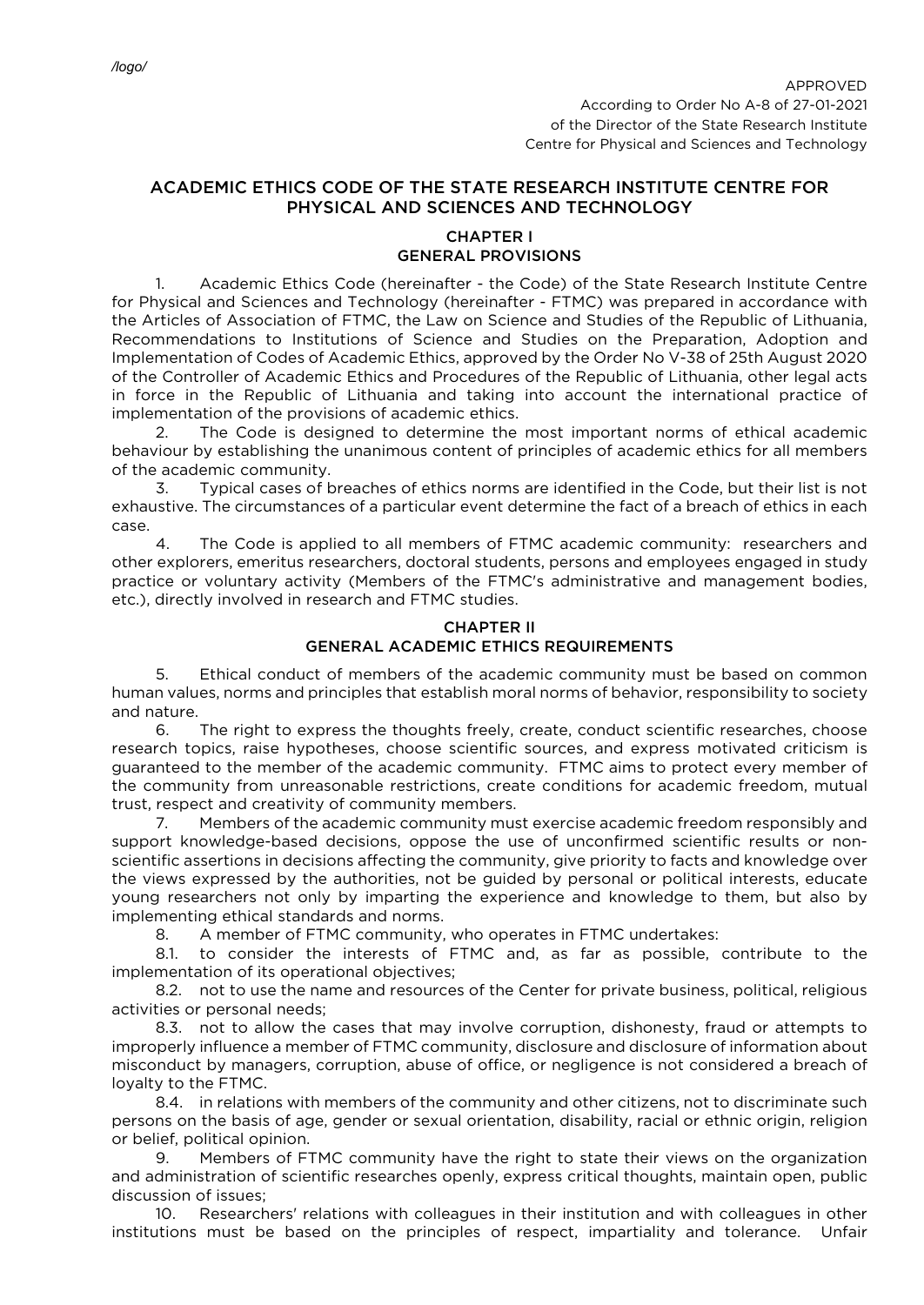competition, humiliation, discrimination and conflicts of interest, participation in dishonest, illegal transactions, withholding information for individual or all employees must be avoided.

11. Members of the FTMC academic community should follow the general principles of academic ethics. The most important principles of academic ethics are given below, but their list is not exhaustive.

11.1. Fairness for truth, knowledge, science and equality;

11.2. trust that promotes the free exchange of ideas and enables everyone to reach their potential;

11.3. justice, ensuring equal institutional requirements, the practice and procedures and their implementation for all members of the academic community;

11.4. respect for human rights, ideas, suggestions, reasoned criticism and copyright in interpersonal relations, scientific activities, in the education of the younger generation and in other science-related activities;

11.5. responsibility in activities and during demanding the ethical behaviour from other members of the academic community;

11.6. equality with regard to national legislation, legislation approved by FTMC and the heads of the institution.

#### CHAPTER III SCIENTIFIC ACTIVITIES

12. Scientific researches at FTMC must be conducted honestly, morally and responsibly. Scientific researches must not harm society, nature or culture.

13. Authors of scientific works and publications are persons that have participated creatively in scientific work. Acknowledgments are expressed to co-workers, who have provided technical assistance or made comments relevant to the research. The arrangement of surnames in the publication of several authors is decided by the authors.

14. Academic ethics is violated by the omission of researchers, who have made a significant scientific contribution to publicized scientific or technological development work, failure to indicate co-authorship or indication of unreasonable co-authorship, inclusion of a person in co-authors without his consent.

15. Academic ethics in scientific activities is also violated by the following actions:

15.1. falsification of scientific data or results and documents describing them or other documents and data important to scientific activities;

15.2. concealing of the data or conclusions obtained during studies, when it contradicts the hypothesis or developed interpretation being tested;

15.3. willful providing of the misleading information about the research methodology, materials or devices used, databases and sources of financing, willful specifying of the data of a non-existing source or source description;

15.4. misappropriation or deliberate damage of the research data or their descriptions obtained by other researchers, computer programs created;

15.5. plagiarism, when the authorship or co-authorship of the real author (s) is deliberately concealed, scientific results, texts or illustrative material of other authors or insignificantly modified scientific statements are submitted without indicating the source;

15.6. Antiplagiarism, when scientific results, illustrative material or excerpts of text are republished, when this is prohibited by the publishers;

15.7. reproduction of the research works, violating the rights of publishers, research customers or FTMC;

15.8. other fraudulent actions that are grounds for claiming that the prohibition of plagiarism has been violated.

## CHAPTER IV EDUCATION OF RESEARCHERS

16. It is the duty of the researcher to involve the young people that are most talented and interested in science, in the scientific work, direct, advise and provide the methodological support.

17. Relations between a scientific supervisor and a subordinate must be based on the principles of mutual respect. The supervisor must avoid imposing his / her opinion, demonstrating an advantage, must act impartially, regardless of personal sympathies, gender, nationality, race, religion, and do not give any doctoral student or trainee privileges over other students.

18. Researchers involved in the education of young scientists must assess the knowledge and scientific achievements of students and doctoral students fairly and honestly.

19. When agreeing to lead a doctoral study, the scientist must assess the viability of the proposed scientific topic and the means available for the implementation of research.

20. When assessing doctoral studies achievements and scientific dissertations, it is obligatory to do so objectively and impartially, in accordance with global scientific standards. The